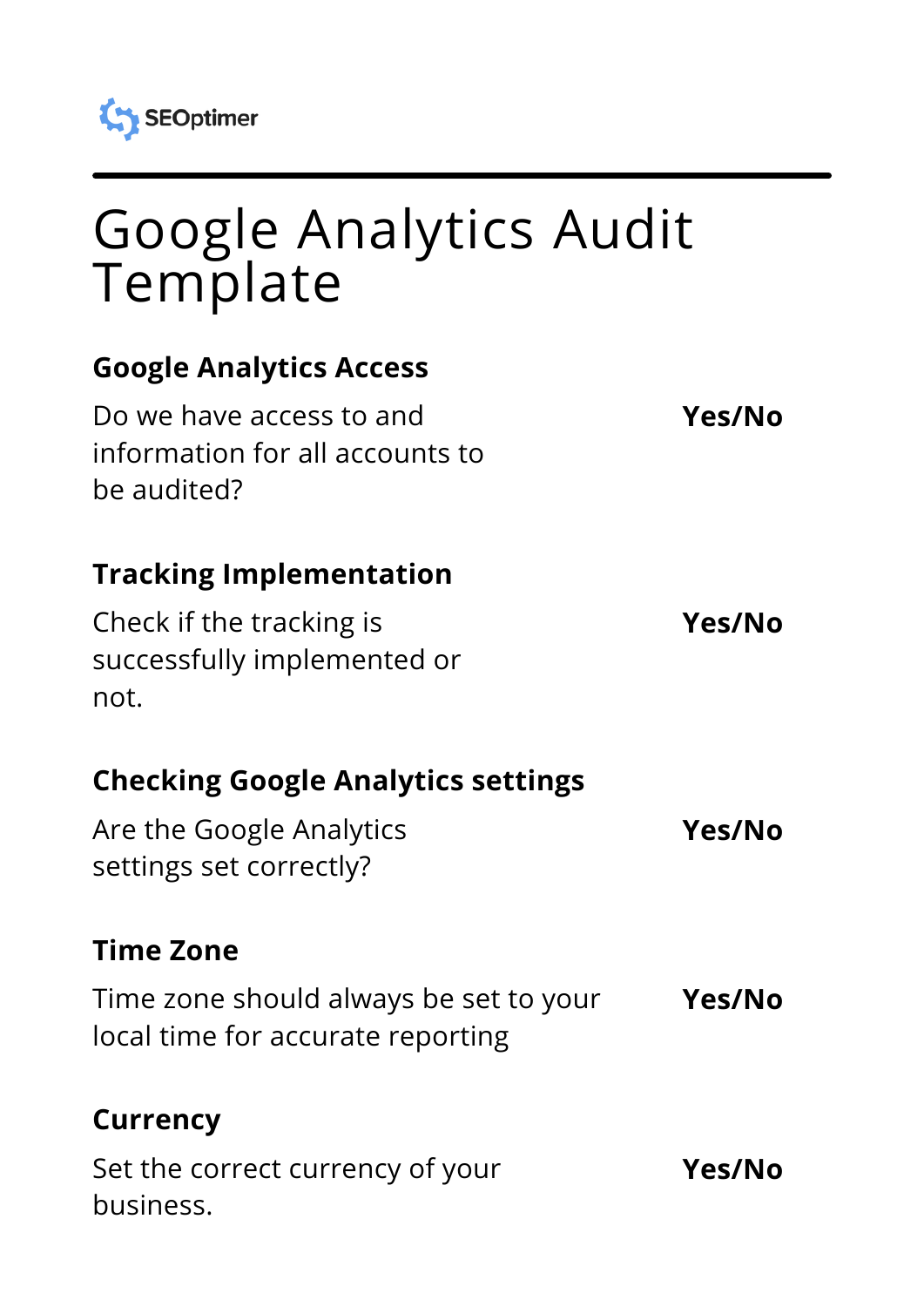

# Google Analytics Audit Template

#### **Default Page Set**

This feature is usually used when we have two versions of the same homepage. **Yes/No**

#### **Bot Filtering**

Is the "Exclude all hits from known bots and spiders" box ticked?

## **Site Search Added**

This allows you to track what users are searching for on your website. **Yes/No**

**Yes/No**

## **Search History**

This allows you to remove all the Google Analytics search history **Yes/No**

# **Enable Demographics and Interest Reports**

Enable this setting to track age, gender, and interest data in Google Analytics. **Yes/No**